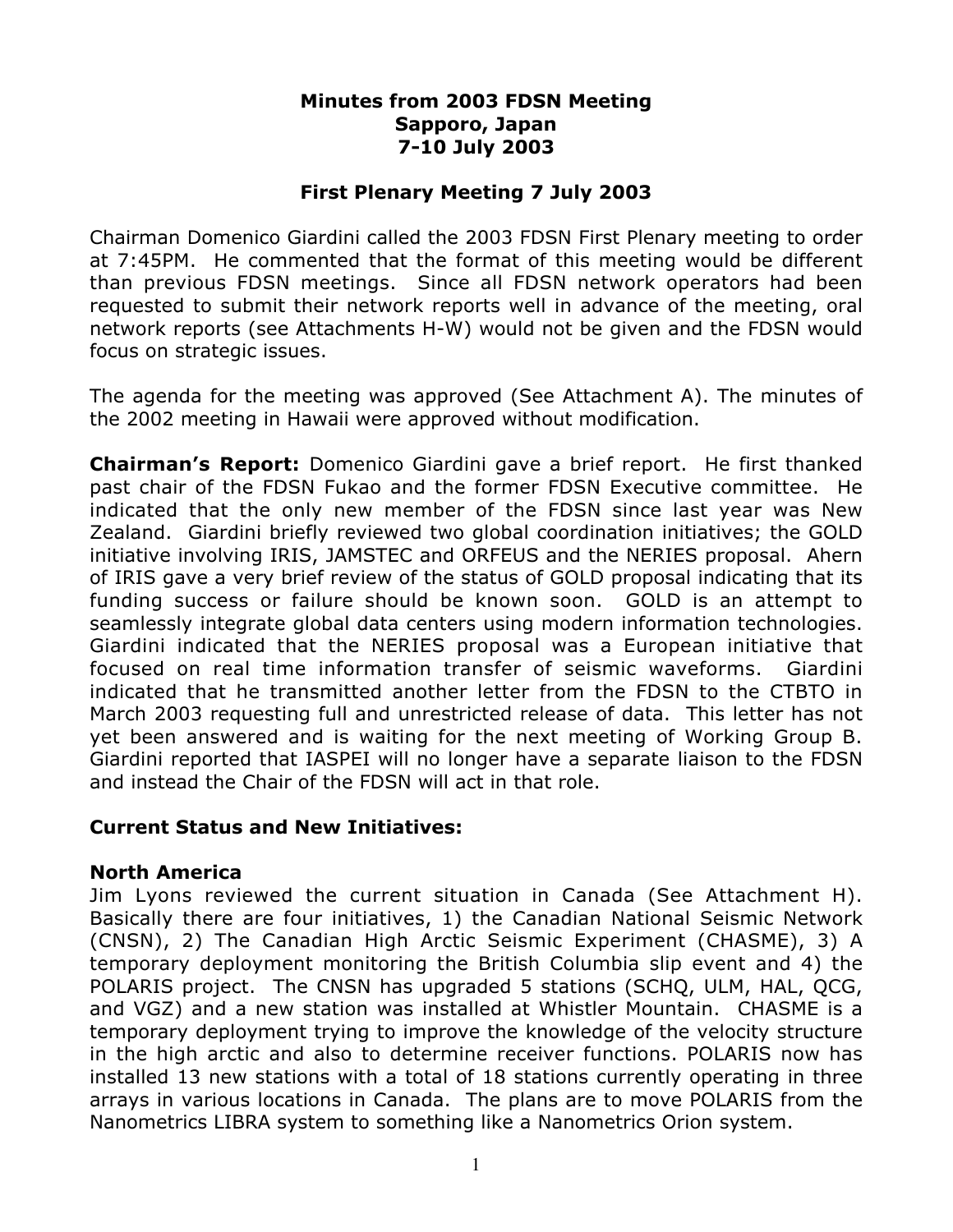Ahern summarized the USArray component of the recently funded NSF Earthscope project. There are three major components of USArray, a 400 station temporary network where stations will be occupied on a roughly 70 km grid for 18 to 24 months. Over the course of 10 years 2000 sites will be occupied in the continental United States including Alaska. A Flexible component of USArray will support PASSCAL type deployments with 200 broadband systems and 2000 high frequency systems. Finally a permanent network of 40 stations funded by NSF and 60 stations funded by the USGS ANSS initiative will add 100 stations to the permanent recording network in the United States. Paul Earle of the NEIC in Golden added that the ANSS is currently funded at only 10% of its proposed level but preliminary work is proceeding steadily.

# **Japan**

Seiji Tsuboi presented an overview of several of the activities taking place in Japan. He indicated that after the 1995 Kobe earthquake significant new resources were made available for promoting earthquake research.

HINET is a high sensitivity network of 600 stations of 1-second short period stations mostly in boreholes. All 600 stations store their data at JAMSTEC and at NIED and data are available through those organizations.

J-Array is a university network of stations using satellite telemetry, presently totaling roughly 300 stations, some of which are broadband and some of which are short period.

F-net is a network of broadband stations including the former FREESIA network. The network consists of roughly 60 stations and the data are archived at NIED. It requires a user account to access the data but they are available through NIED.

Kyoshin-net is a strong motion network at NIED with more than 1000 stations.

Tsuboi also indicated that there is a GPS network of several hundreds of stations. The GPS network is operated by Geographical Survey Institute and data are distributed from http://terras.gsi.go.jp/inet\_NEW/index.html .

There is a submarine cable data center located at JAMSTEC where data from 2 cable systems are currently available. One cable has 3 OBS stations and the other has 2 OBS stations. The data from these OBS systems are available through the JAMSTEC Data Center.

The Institute of Frontier Research for Earth Evolution (IFREE) supports data center activity. IFREE also supports the activities of the Chikyu drilling ship of the IODP. IFREE also manages the data from the Western Pacific Network that includes the data from the Ocean Hemispheres Project (OHP) of ERI (Professor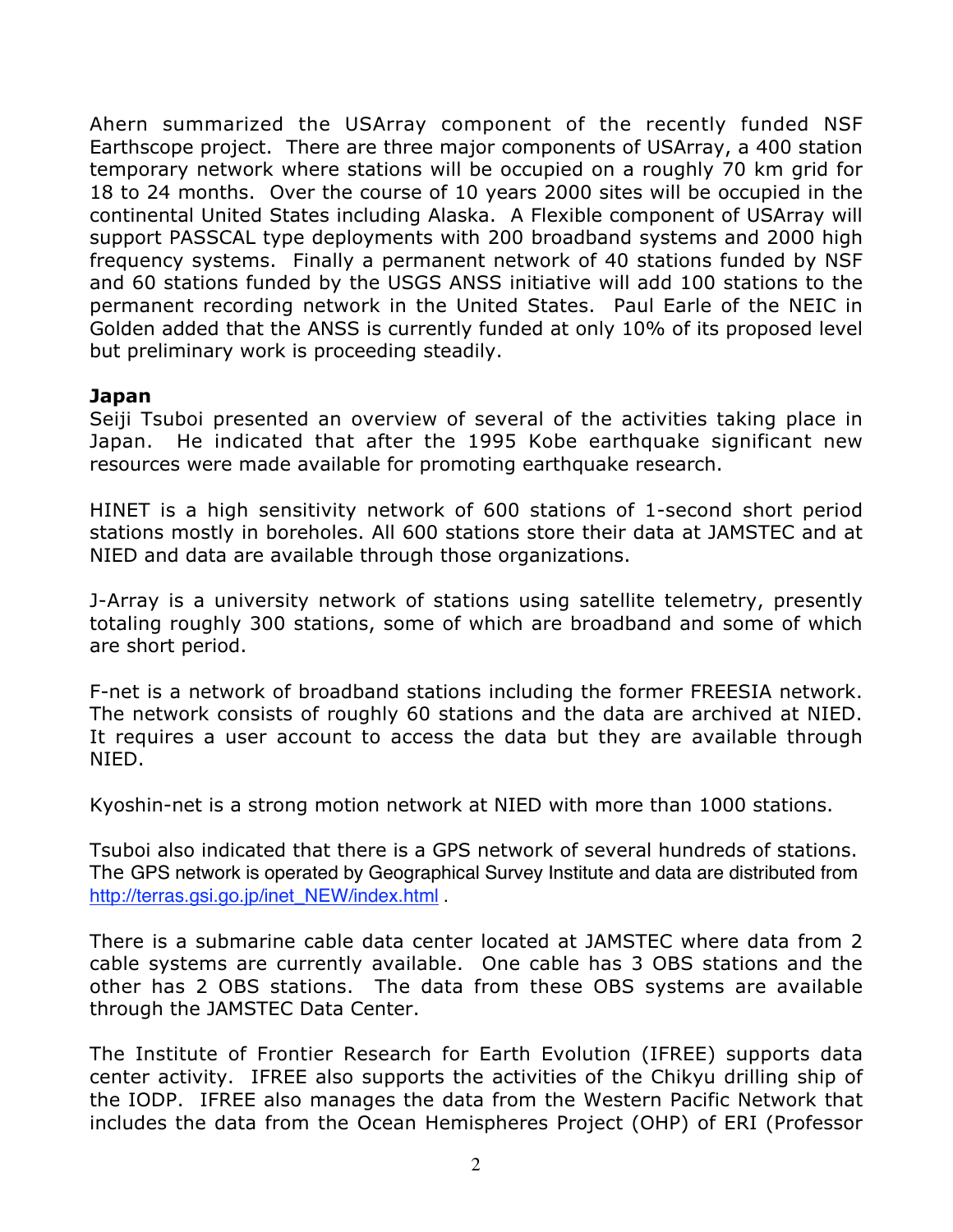Fukao). IFREE also has access to the Earth Simulator. OHP has data from Superplume joint stations of IRIS and NIED. Pacific 21 stations are moving to real time transmission of data to IFREE Data Center.

IFREE supports the NINJA system, a networked data center concept that allows data to be distributed from primary data centers. Tsuboi summarized several near term plans.

## **Europe**

Bernard Dost summarized some activities in Europe. There are three programs of note, 1) MEREDIAN, 2) EMICES, 3) NERIES. Meridian had a focus of coordinating the acquisition of real time data in Europe. EMICES had as its focus organization of workshops in Europe on matters related to seismological data. There have been three workshops either conducted or planned by this project and these include a real time workshop in Barcelona, an object-oriented workshop in Athens and another workshop planned for Cyprus.

NERIES is a proposal to develop sustainable seismological infrastructure in Europe. This project is still in the proposal stage and has not yet been approved for funding.

MEREDIAN has up to 80 stations returning real time data to the ORFEUS data center. The original MERIDAN members numbered 10 countries and a second phase is adding additional member countries.

# **FDSN Archive (See Attachment B)**

Ahern summarized activities at the FDSN Archive. Significant progress has been made in reducing the time it takes to archive data from member networks and in fact a majority of the FDSN networks that regularly contribute data now provide data in real time. All regular contributors of data to the FDSN archive have data from at least 2002 archived.

The FDSN archive now has nearly 40 terabytes of waveform data and we are on target to archive more data from FDSN networks in 2003 than in any previous year and it should be roughly 1.5 terabytes of new FDSN data in 2003.

Shipments from the FDSN archive to non-US researchers are also increasing. France, Great Britain, Japan and Germany are the largest recipients of data from the FDSN archive. We project that more than 12,000 non-US researchers will request data from the FDSN archive this year.

## **Expanded Membership**

Domenico Giardini would like to see expanding communication with all broadband networks. There was a general consensus that expansion is a good idea and the FDSN will revisit this concept in the  $2^{nd}$  plenary meeting.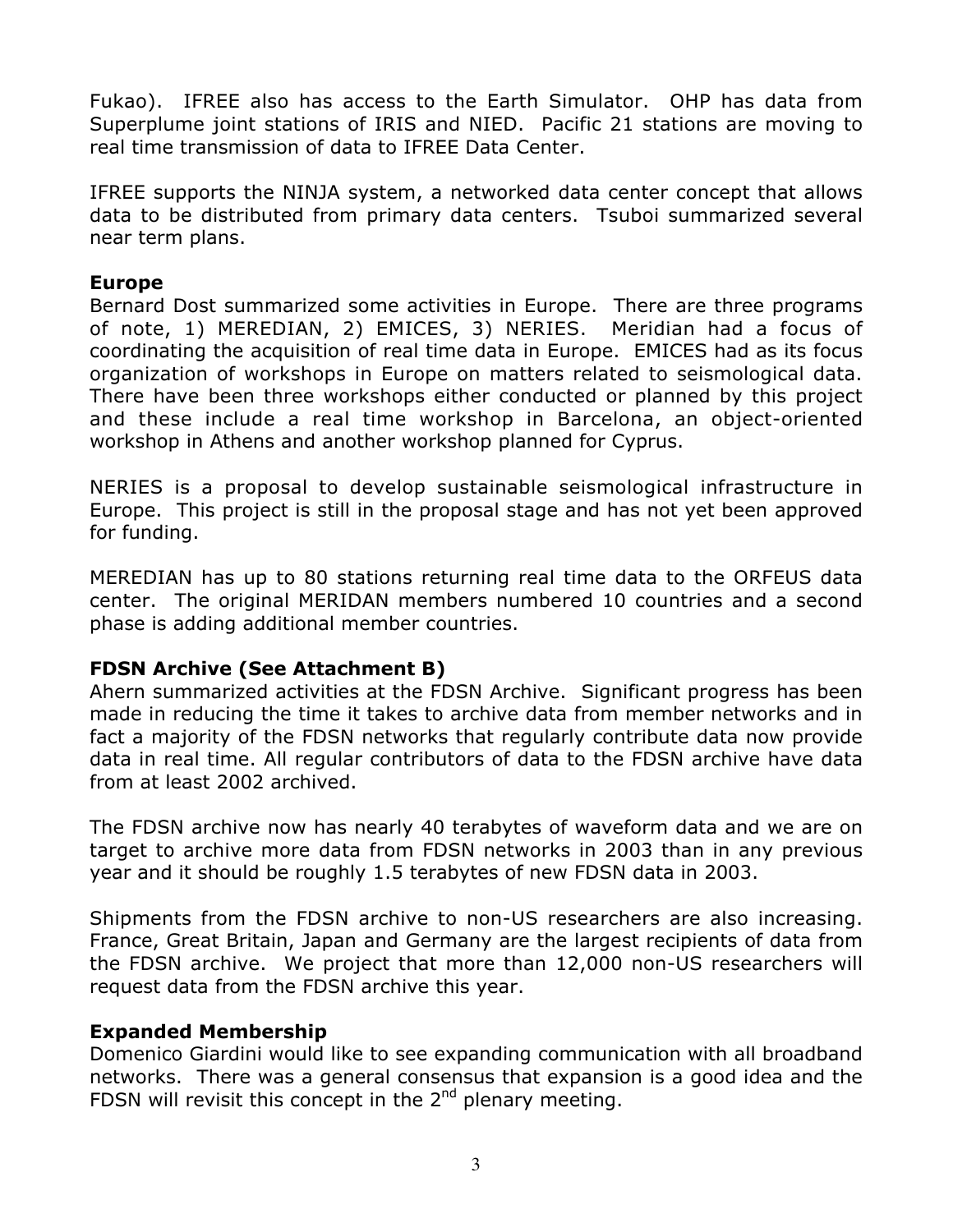# **International Ocean Network (ION)**

Barbara Romanowicz gave a brief report about ION. Originally established as a network to extend land based networks to the oceans it now includes all scientists that work in the water column. She indicated that there have been 5-6 holes drilled by the Ocean Drilling Program ((ODP) and it has been concluded that this improves the signal to noise ratio of the data. Various international countries have very significant efforts in drilling. She made reference to the recent cable workshop and the fact that they are encouraging standardization of instrumentation and standardization of data exchange formats as one of the results of the workshop.

The concept of better coordination between the FDSN and ION was raised but no specific items were agreed upon. Communication will be encouraged.

## **Portable Deployments (see Attachment C)**

Domenico Giardini described the history of portable deployments and the FDSN. The possibility of broadening the FDSN involvement to include portable broadband deployments was raised first at the 1994 FDSN meeting and again at the 1997 meeting. It now appears that enough enthusiasm exists within the FDSN and within the portable broadband community that critical mass exists. Paul Denton prepared a proposal based on discussions from the recent meeting in Europe calling for the opening of membership in the FDSN for temporary broadband deployments, the need to establish an inventory for experiments and coordination between data centers.

## **Quality Assurance (See Attachment D)**

Ahern presented the current status of an IRIS initiative related to quality control of data. The motivation for this came from the increasing amount of data received by the IRIS DMC in real time that does not have any formal quality assurance applied to it. Ahern reviewed the Quality Assurance Control Kit (QUACK). He indicated that it is a framework that allows incorporation of various algorithms to estimate parameters from waveforms. Presently parameters such as 1) gaps, 2) RMS values, 3) Mean value and 4) percent data available are being routinely measured for some networks. Results are stored in a relational database and the hope is that users can eventually generate data requests based upon quality assurance values. Near term plans include incorporating Power Spectral Density estimates, Noise estimates, timing quality and the development of alarm capability when parameters fall outside specified limits.

# **Real Time Waveform Distribution**

Dost presented some of the activities taking place within ORFEUS and IRIS as they relate to real time data access. Activities include standard methods of receiving data at data centers including 1) Antelope, 2) Earthworm, 3) LISS and 4) SEEDLink. The automatic building of event waveform products was summarized in the context of POND-type event oriented data repositories. Dost indicated that ORFEUS does not yet offer real time access to data while IRIS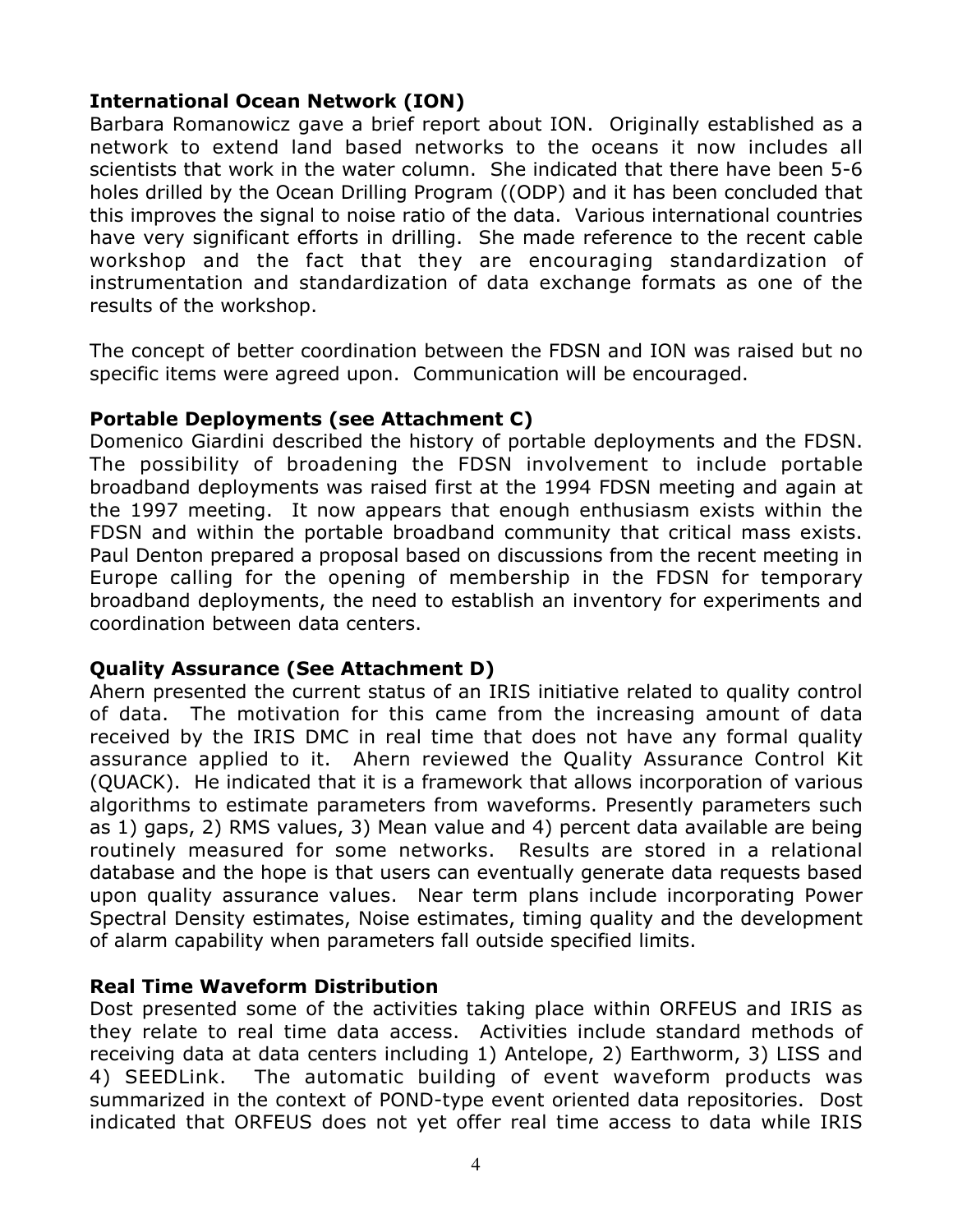provides real time access by LISS and by Data Handling Interface (DHI). Several issues related to data exchange were highlighted.

# **Charge to Working Groups**

Domenico Giardini summarized the specific items that he would like to have addressed in the Working Group meetings

# **WG I – Stations**

Global Coverage Enlarging FDSN Representation Replacing STS-1 sensor

# **WG II – Data Centers and Data Access**

Real Time Data Access and Distribution Access to Data from Regional Networks

# **WG III – Software Coordination**

Quality Assurance Real Time Data Access

## **WG IV – CTBT**

Release of IDC Data

It was decided that WG I and IV will meet together on Tuesday 8 July and WG II and WG III will meet together on Wednesday 9 July. Ahern indicated he would obtain rooms for the working group meetings and their location would be posted on the IUGG message board. The FDSN Executive Committee will meet at 7:30 AM on Thursday 10 July for a breakfast meeting in the Sapporo Royton Hotel's cafeteria on the first floor.

First Plenary Meeting Adjourned at 22:20 PM.

# **Second Plenary Meeting 10 July 2003**

The second plenary meeting was called to order promptly at 19:30 by chair Domenico Giardini. The agenda was reviewed and no additional items were added.

**WG I. (Attachment E)** Seiji Tsuboi summarized the work of Working Group I, Stations and Instrumentation.

Global Coverage Issue – WG I decided to keep the concept of the FDSN network intact but that clear criteria for FDSN stations should be established. The FDSN station list maintained by WG I should be expanded to include 2 additional information items. The first is a Data Center Code indicating where the data from a particular station can be found. An additional column will indicate whether or not real time data are available from the station. The IRIS DMC will develop a web-based form where FDSN networks can enter or update information about new or existing stations in the station list.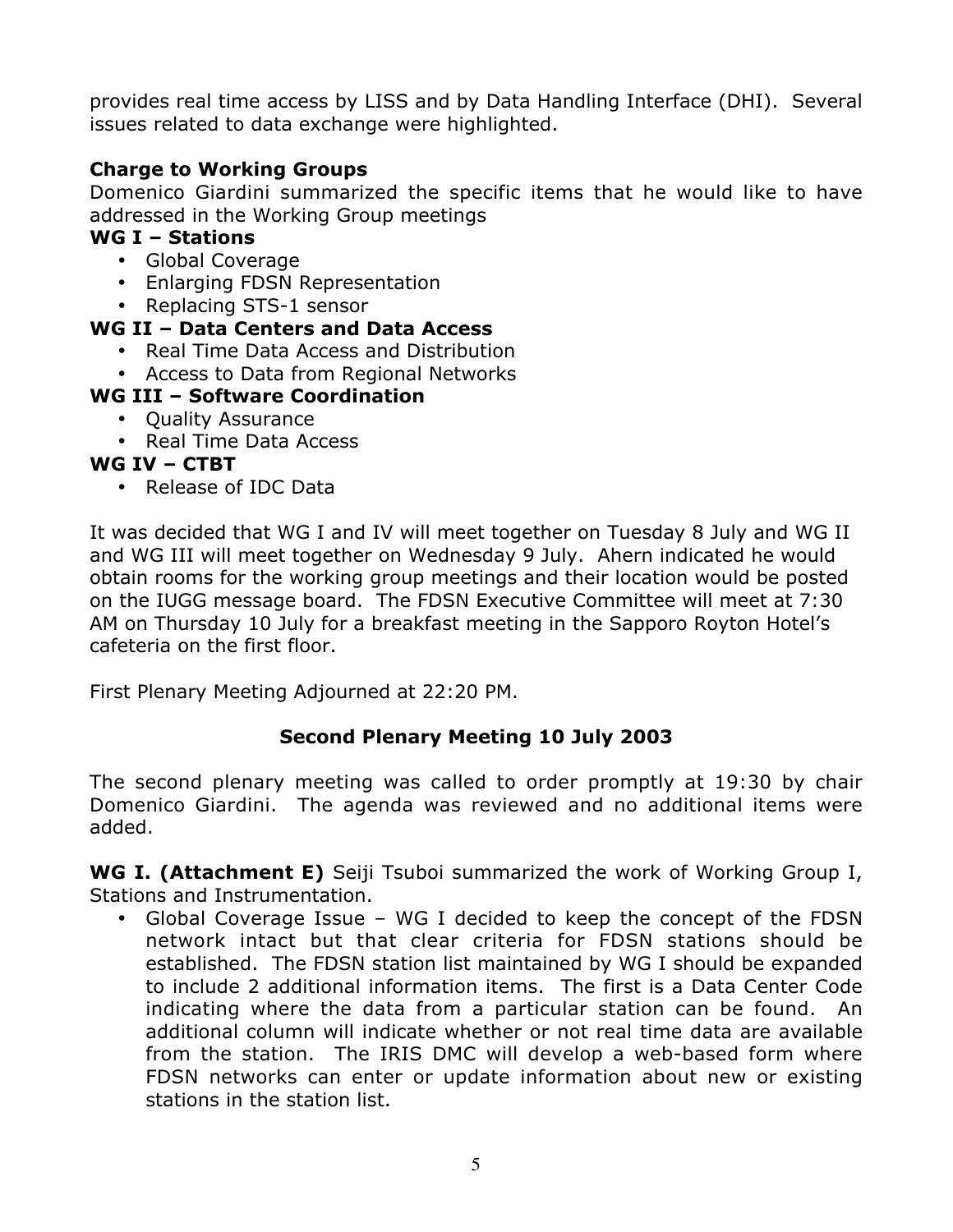WGI recommends expanding the terms of reference to include all broadband networks. It was recommended to survey the FDSN membership to identify all potential broadband networks. The FDSN will then write a letter inviting all networks to formally join the FDSN and name a representative to attend FDSN meetings.

STS 1 Issue – It was recommended that members identify their needs for STS-1 seismometers and the FDSN will approach Strekheisen in order to indicate the size of possible STS-1 orders and perhaps convince him to resume manufacturing of the STS-1.

Benson asked why the STS-1 production stopped. Giardini indicated some of the issues.

Giardini clarified that data from all FDSN stations should still be sent to the FDSN archive.

**WG IV. (Attachment G)** Jim Lyons summarized the work of WG IV on CTBT Issues.

Ahern had indicated that, consistent with recommendations from the last FDSN meeting, Australia and Canada were contacted to see if they would provide real time data feeds to the FDSN Archive. Data are now coming routinely from Australia and discussions are continuing with Canada.

The GCI test to demonstrate non-interference of FDSN data traffic over the satellite circuits has been completed successfully. Both Geoscope and IRIS have short term plans to use this infrastructure.

There has been no response yet from the CTBT with respect to the letter from Domenico Giardini sent in March 2003.

Lyons indicated that WG IV recommends taking small steps to see if data can now be released by the CTBT to the FDSN. Possible options include asking for data only from larger events (>6.0) or by accepting a delay being introduced in continuous feeds. Lyons and Giardini will draft a letter to send to the Working Group B of the CTBT.

Florence Riviera was invited to join WG IV to represent the CTBT and she has accepted.

Giardini reported that the IUGG approved a resolution to release partial data in near real time for catastrophic earthquakes and for delayed access to continuous waveforms.

The letter to the CTBT will request both types of data release, near real time event based and delayed access to continuous data.

**WG II & III. (Attachment F)** Bernard Dost summarized the deliberations of WG II and III related to data centers and software coordination.

SEED Issues

o The concept of assigning permanent codes for temporary deployments in a specific region was discussed. It was decided to issue temporary codes (not permanent codes)) for an extended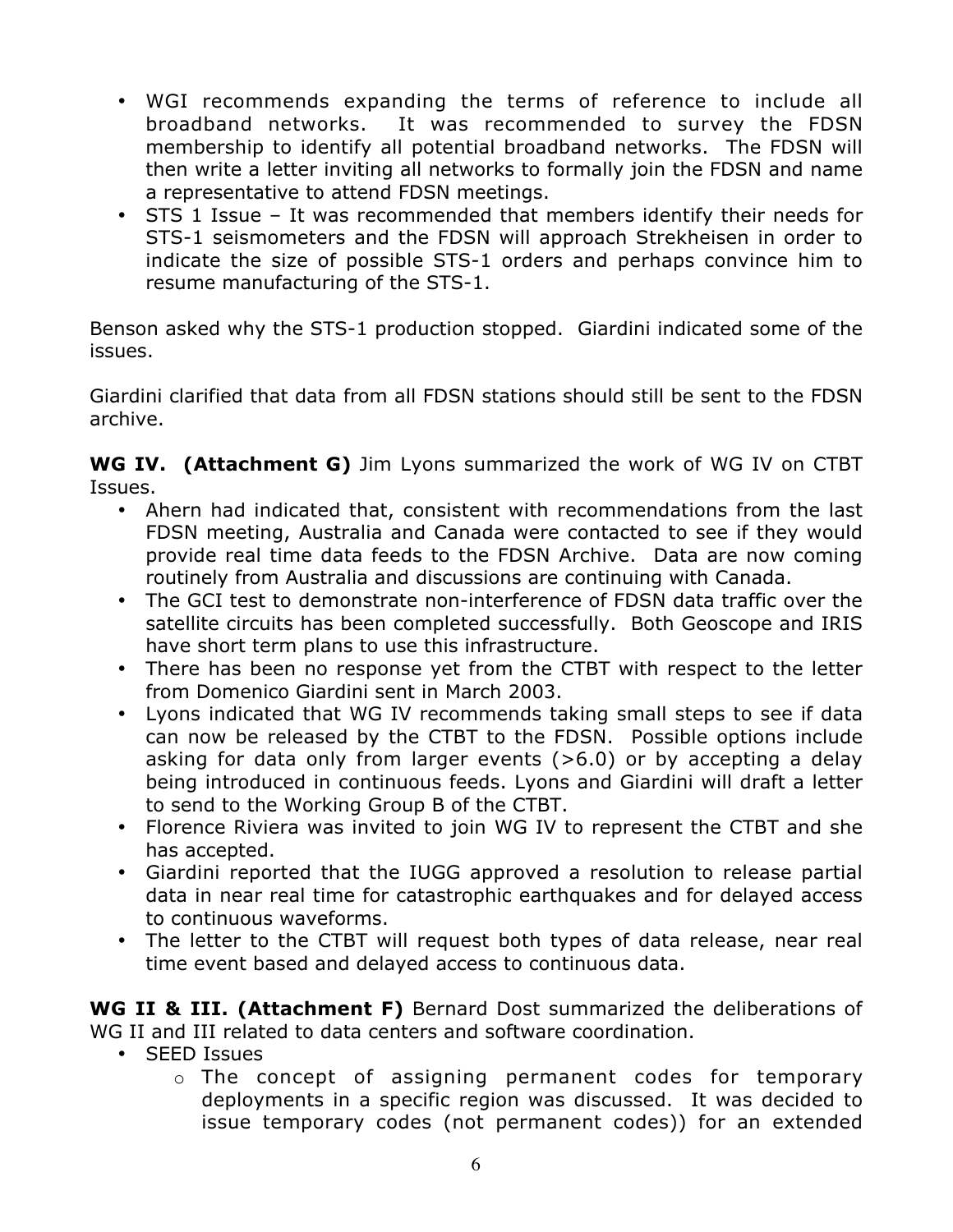period of years. This was in response to the request for a permanent code for use in Southern California portable experiments.

- o Issue of Q330 use of Blockette 500 and 2000. It was decided to identify two new data types (90 and 91) to deal with these data blockettes. It was also decided to strongly discourage introducing things into miniSEED that can be represented in full SEED.
- o The need to clearly identify which characters can be considered in the P (Punctuation) designation needs to be documented; specifically we wish to insure that underscore () is a valid punctuation character.
- o The issue of representing DDL on little-endian machines was resolved by requiring that DDL be specified as big-endian.
- o In blockette 52 it was decided that the depth and elevation fields could be specified without a decimal point or decimal place in order to record depths that would otherwise exceed the field width.
- Real Time Data Exchange
	- o It was decided that there was no need to try to standardize protocols for real time data exchange from stations to centers. It was recommended that a page be added to the FDSN web site that indicates which data loggers have plug-ins available for various real time protocols.
	- o It was felt that the FDSN should specify minimum functionality for real time data exchange methods. These might include latency issues as well as quality issues such as buffering.

NetDC, autoDRM and WILBER

o NetDC is fairly stable. The only significant development will be the development of a web portal where users can easily generate the NetDC request. It was noted that the PDCC software will have NetDC capability. The only significant change with WILBER is that a new plotting method has been included that uses php to generate the plots and that new record section plotting will be added in the near future.

XML Developments

- o XML SEED. JAMSTEC has been actively pursuing XML SEED. They now have two utilities that work in this field.
	- **Seedcony converts existing binary SEED to XML SEED**
	- **Krdseed, provides rdseed functionality to XML-SEED.**
	- ß WG II recommends that all FDSN data centers actively test the XML SEED utilities before the next meeting.
- o QuakeML. Parametric data using XML. It was felt that a workshop was needed to discuss the developments in this area. Much larger representation than the FDSN was clearly needed.

Quality Control

o The IRIS QUACK initiative will most likely take another year before it can begin to be distributed. All software will be made available, including the quality control algorithms themselves.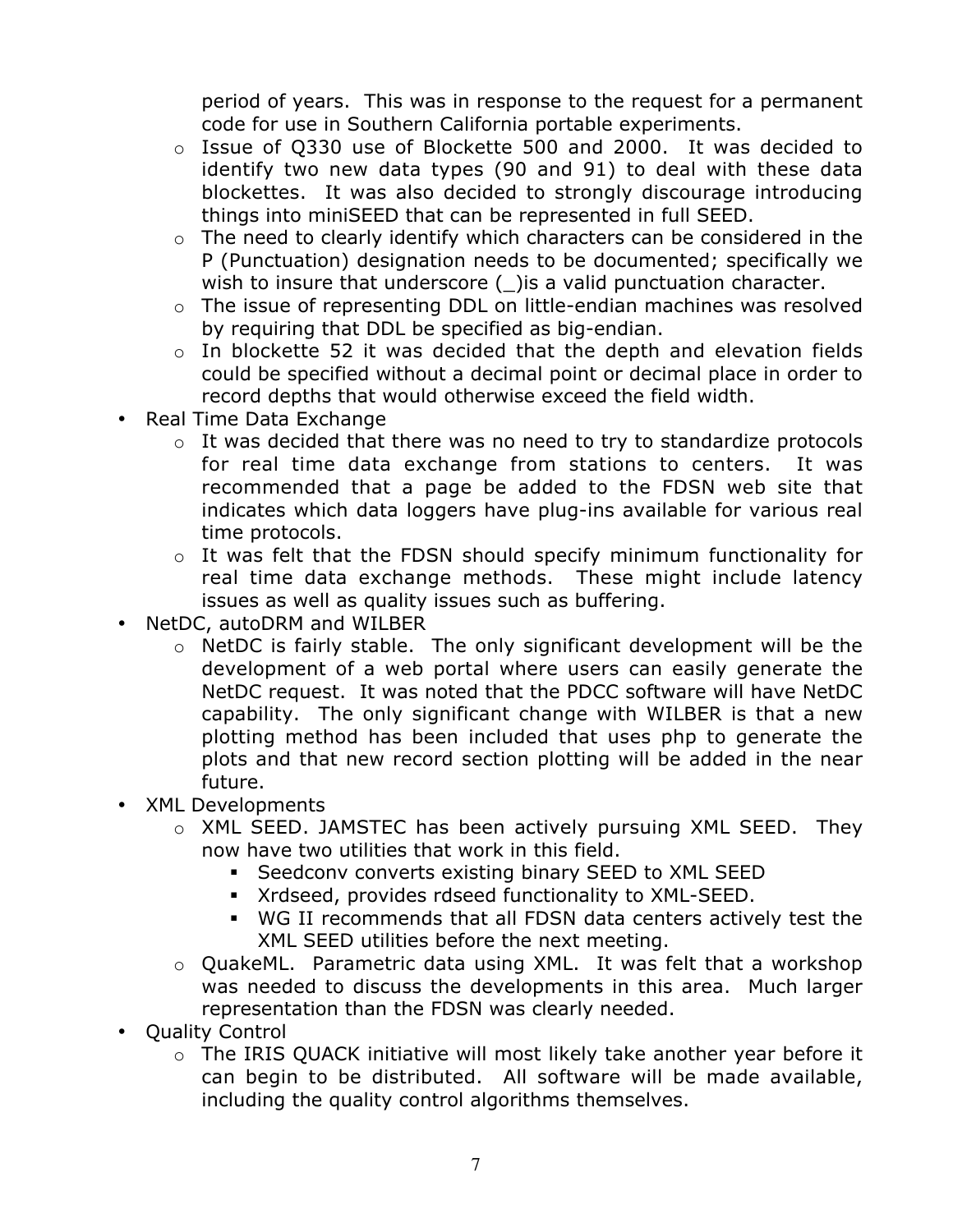o The FDSN membership will be surveyed to identify quality control algorithms that currently exist.

# **ISC Report by Ray Willemann**

Much more data is now being analyzed and it is being done nearer to real time. A preliminary report is now available about 1 day behind real time. Willemann summarized the current activities at the ISC. He drew attention to several Internet Access Tools. He indicated that the ISC is actively pursuing special projects catalogues such as those from PASSCAL, OBS-IP and the SEIS-UK projects.

Willemann displayed a system that provides direct links to waveform data centers based upon searches of the ISC event database. This resulted in a lengthy discussion about whether the ISC "should" be acting as a waveform broker. There was no consensus reached.

The issue of phase picking at data centers was raised and the need for close coordination was identified. It might be wise to have a committee define the algorithms needed to routinely perform phase picking. Derived parameters must be well attributed to the person/institution that make the readings.

# **Report of FDSN Executive Deliberations and Strategy Discussion**

## **Topics**

- 1. General consensus to extend FDSN membership to all broadband networks.
- 2. Portable and Temporary Experiments
- 3. Code of Conduct

#### Item 3. Code of Conduct

With data going to multiple centers how can the community be disciplined enough not to report or over report hypocenters? Perhaps the Council of the National Seismic System (CNSS) can be used as an example of how such a system can work since the concept is working fairly well within the United States with its multiple regional networks.

#### Item 1. FDSN membership

A list of networks to be invited to join the FDSN will be generated by the existing FDSN membership. The networks will be asked to appoint a new representative.

## Item 2. Portable Deployments

It is recommended to form a working group V for Portable broadband deployments. Paul Denton will be asked to recommend membership and develop a specific charge for the working group. It is expected that it will be involved in coordinating information about portable experiments including an inventory of past and future experiments.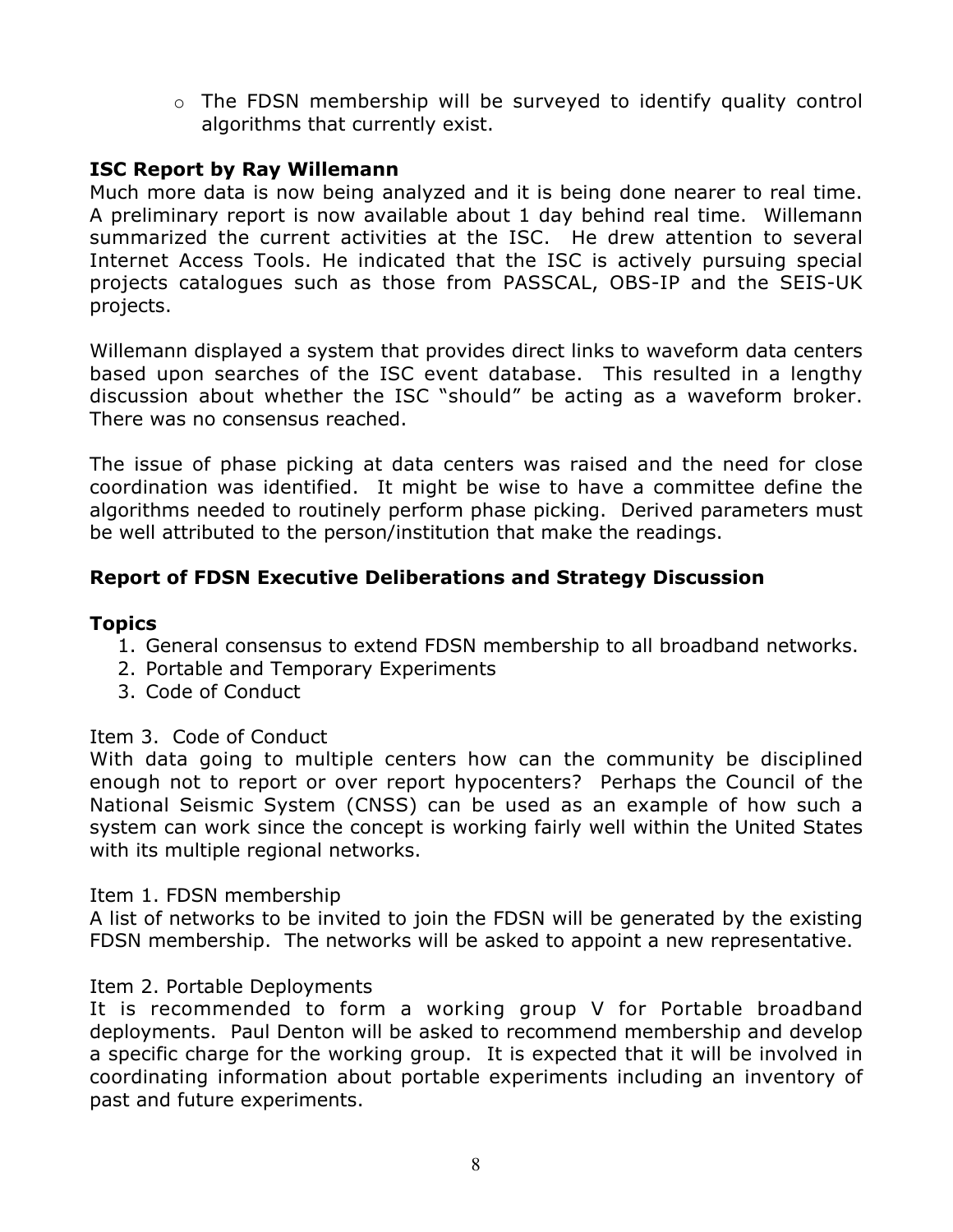The new terms of reference were discussed with slight modifications made. The 2003 Terms of Reference were adopted unanimously.

Domenico Giardini asked if there were any other items to discuss and there were none.

The next meeting will be in September 2004 in conjunction with the EGS meeting in Potsdam. Rainer Kind agreed to host the next meeting at GFZ in Potsdam.

The meeting was adjourned at 21:25.

Respectfully submitted Tim Ahern, FDSN Secretary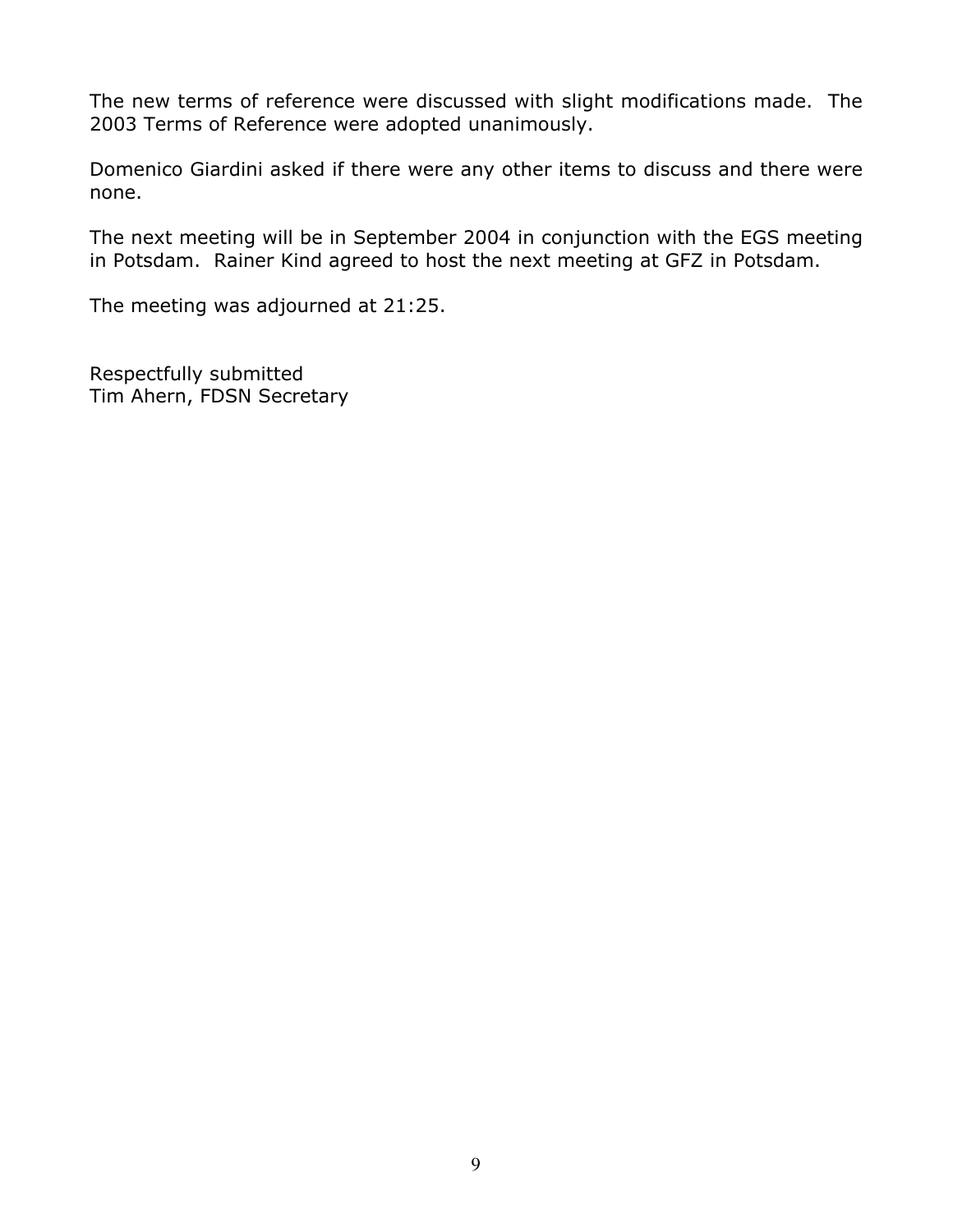# **List of Attachments**

| <b>Attachment</b> |                          |  |
|-------------------|--------------------------|--|
| А                 | Agenda                   |  |
| В                 | <b>FDSN Archive</b>      |  |
|                   | Portable Deployments     |  |
| D                 | <b>Quality Assurance</b> |  |
| F                 | Working Group I          |  |
|                   | Working Groups II & III  |  |
|                   | <b>Working Group IV</b>  |  |

# **Network Reports**

| <b>Attachment</b> | <b>Country</b> | Organization | <b>NETWORK</b>     |
|-------------------|----------------|--------------|--------------------|
| н                 | Canada         | <b>GSC</b>   | <b>CNSN</b>        |
| I                 | China          | <b>CSB</b>   | <b>NCDSN</b>       |
| J                 | Czech Rep.     | <b>CAS</b>   | <b>CZNet</b>       |
| K                 | UN             | <b>CTBTO</b> | IMS/IDC            |
| L                 | Denmark        | <b>DNS</b>   | <b>DNSN</b>        |
| M                 | France         | <b>IPGP</b>  | <b>GEOSCOPE</b>    |
| N                 | Germany        | <b>GFZ</b>   | <b>GEOFONE</b>     |
| O                 | Italy          | <b>ING</b>   | <b>MEDNET</b>      |
| P                 | Italy          | <b>ING</b>   | Extrema            |
| Q                 | Italy          | <b>ING</b>   | <b>Italian NDC</b> |
| R                 | Japan          | JAMSTEC/ERI  | Pacific 21         |
| S                 | Portugal       | <b>IST</b>   | <b>ISTP Net</b>    |
|                   | Switzerland    | <b>ETH</b>   | <b>SNSN</b>        |
| U                 | Taiwan         | <b>IES</b>   | <b>BATS</b>        |
| V                 | <b>USA</b>     | <b>IRIS</b>  | <b>GSN</b>         |
| W                 | <b>USA</b>     | <b>USGS</b>  | USNSN/ANSS         |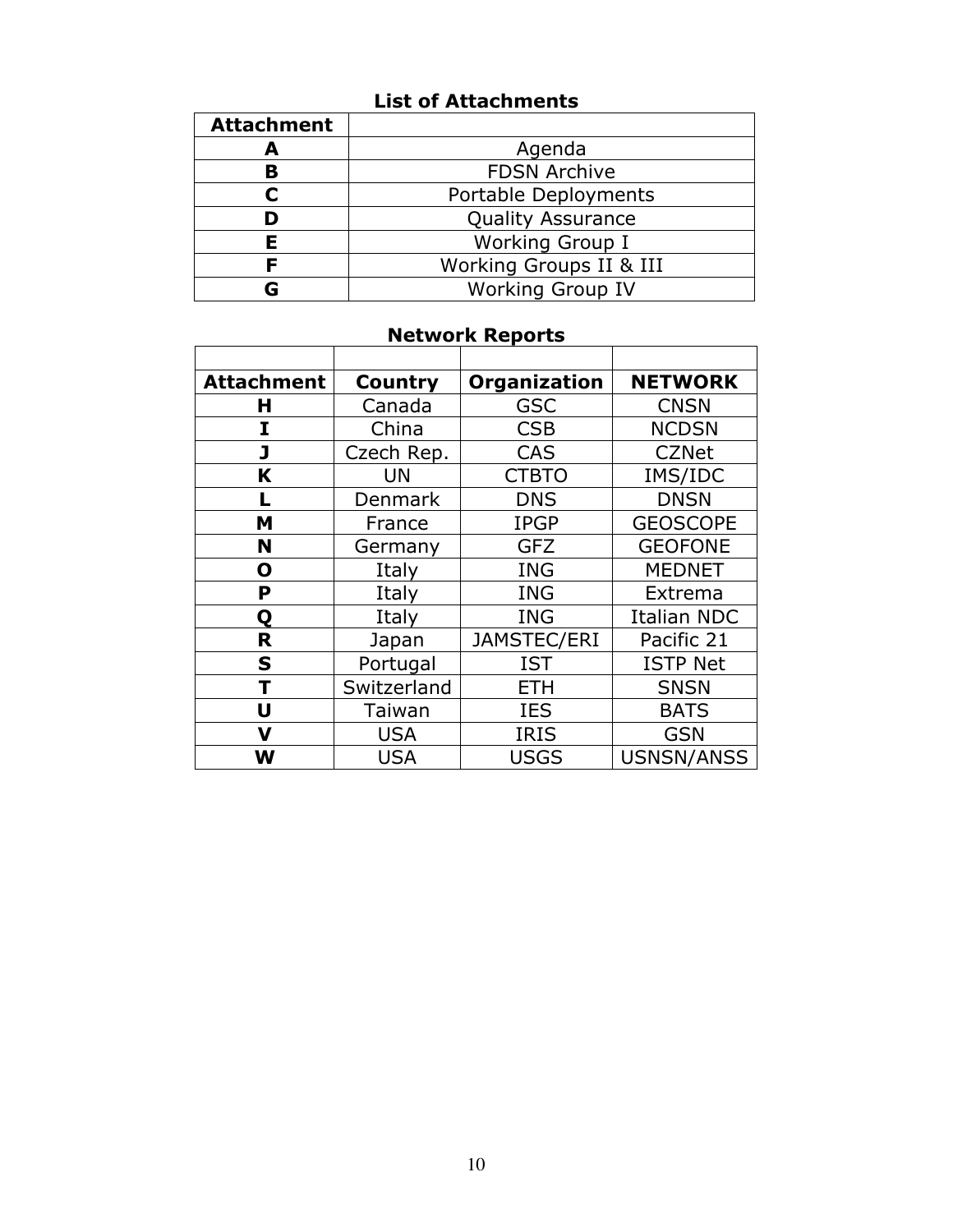#### **Plenary 1 July 7, 2003 (Monday) 19:30 – 22:30 Royton Hotel (SITE A), Emerald D (Room#13)**

- 1. Adoption of Agenda
- 2. Adoption of 2002 FDSN minutes from Hawaii
- 3. Chairman's Report New members 2002-03
- 4. Current Status and New Initiatives
	- 4.1 Americas (J. Lyons) (15 min.)
	- 4.2 Europe-Mediterranean (T. vanEck) (15 min.)
	- 4.3 Japan (S. Tsuboi) (20 min.)
	- 4.4 Federation network and archive (T. Ahern) (10 min.)
- 5. New directions for the FDSN (D. Giardini)
	- 5.1 Expanding FDSN participation and membership (D. Giardini) (15 min.)
	- 5.2 Relationship to ION (B. Romanowicz) (15 min.)
	- 5.3 Temporary deployments (P. Denton) (15 min.)
	- 5.4 Quality Control of Data (T. Ahern) (15 min.)
	- 5.5 Real-time access to waveform data (B. Dost) (15 min.)
- 6. Specific Charges to the Working Groups

#### **Plenary 2 July 10, 2003 (Thursday) 19:30 – 22:30 Royton Hotel (SITE A), Emerald C (Room#12)**

7. Reports of the Working Groups

Working Group I - Station Siting and Instrumentation (S. Tsuboi) (15 min.) Working Group II - Data Format and Data Centers (B. Dost) (15 min.) Working Group III - Software Coordination (T. Ahern) (15 min.) Working Group IV - CTBT Coordination (J. Lyons) (15 min.)

- 8. Reports of other organizations
	- 8.1 ION (B. Romanowicz) (10 min.)
	- 8.2 ISC (R. Willemann) (10 min.)
	- 8.3 CTBTO (L. Astiz) (10 min.)
	- 8.4 IASPEI (Rob van der Hilst) (10 min.)
- 9. Report of the ExeCom and strategy discussion (1 hour)
- 10. Next FDSN Meeting
- 11. Adjourn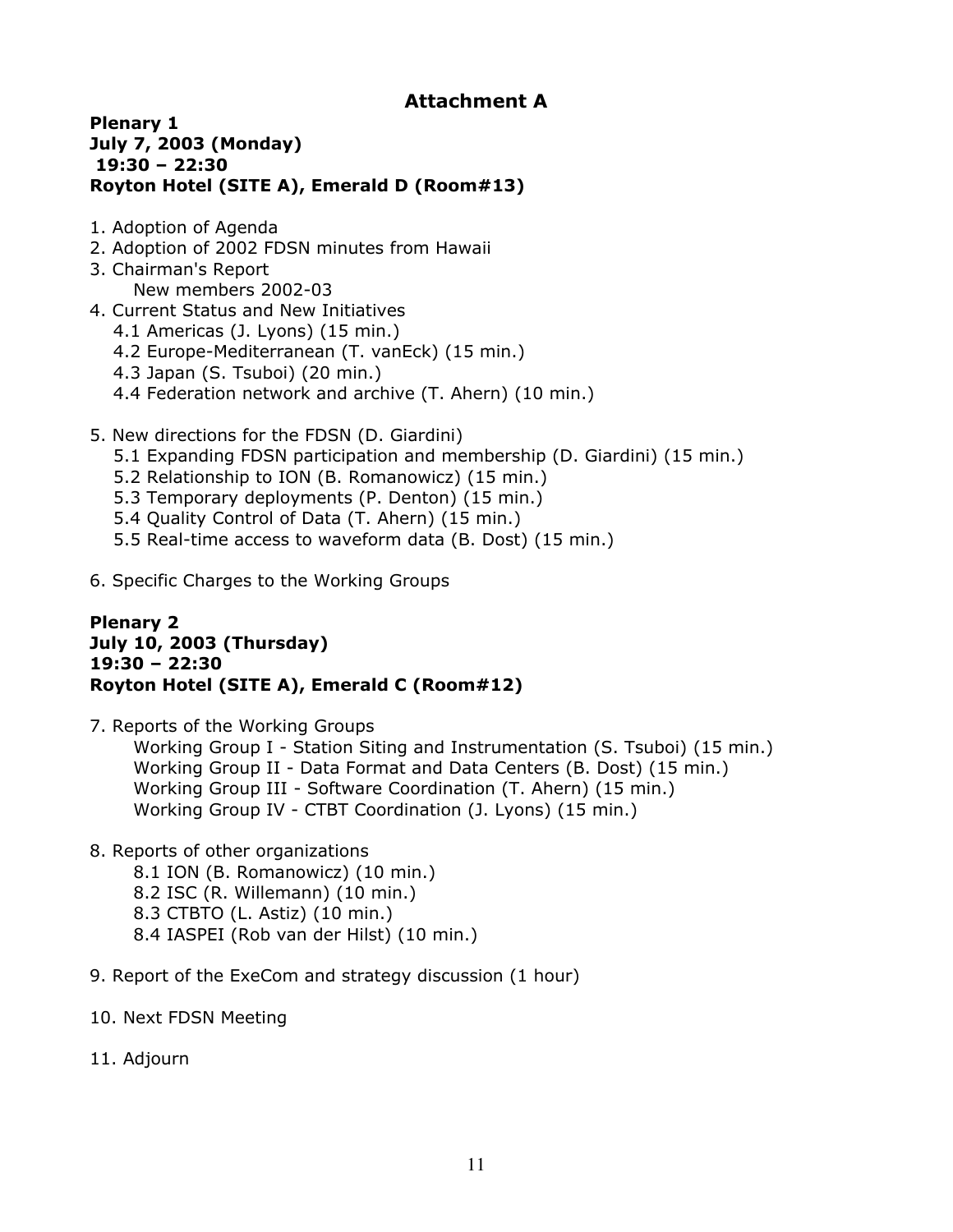|                | $\bf{H}$ is the post-from the figure $\bf{H}$ is a set of $\bf{H}$ is a set of $\bf{H}$ |                    |                             |
|----------------|-----------------------------------------------------------------------------------------|--------------------|-----------------------------|
|                | Name                                                                                    | Institution        | Email                       |
| 1              | John Adams                                                                              | <b>GSC CNSN</b>    | adams@seismo.mrcan.gc.ca    |
| $\overline{2}$ | Tim Ahern                                                                               | <b>IRIS</b>        | tim@iris.washington.edu     |
| 3              | <b>Rick Benson</b>                                                                      | <b>IRIS</b>        | rick@iris.washington.edu    |
| $\overline{4}$ | Yun-tai Chen                                                                            | CDSN/IGCSB         | chenyt@cdsn.org.cn          |
| 5              | <b>Bernard Dost</b>                                                                     | <b>ORFEUS</b>      | dost@knmi.nl                |
| 6              | Paul Earle                                                                              | USGS/NEIC          | pearle@usgs.gov             |
| 7              | Domenico Giardini                                                                       | <b>ETHZ</b>        | giardini@seismo.ifg.ethz.ch |
| 8              | Soren Gregersen                                                                         | <b>KMS/Denmark</b> | srg@kms.dk                  |
| 9              | Rainer Kind                                                                             | <b>GEOFON</b>      | kind@gfz-potsdam.de         |
| 10             | Thorne Lay                                                                              | <b>IRIS GSN</b>    | tlay@es.ucsc.edu            |
| 11             | Jean-Claude Lepine                                                                      | <b>GEOSCOPE</b>    | lepine@ipgp.jussieu.fr      |
| 12             | Jim Lyons                                                                               | <b>GSC</b>         | lyons@seismo.nrcan.gc.ca    |
| 13             | Marco Olivieri                                                                          | MEDNET/INGV        | oliviera@ingv.it            |
| 14             | Barbara Romanowicz                                                                      | <b>UC Berkeley</b> | barbara@seismo.berkeley.edu |
| 15             | Genevieve Roult                                                                         | <b>GEOSCOPE</b>    | groult@ipqp.jussieu.fr      |
| 16             | <b>Dmitry Storchak</b>                                                                  | <b>ISC</b>         | dmitry@isc.ac.uk            |
| 17             | Nozomu Takeuchi                                                                         | OHP/ERI            | takeuchi@eri.u-tokyo.ac.jp  |
| 18             | Chad Trabant                                                                            | <b>ORFEUS</b>      | trabant@knmi.nl             |
| 19             | Seiji Tsuboi                                                                            | IFREE/JAMSTEC      | tsuboi@jamstec.go.jp        |
| 20             | Peter Voss                                                                              | <b>KMS</b>         | pv@kms.dk                   |
| 21             | Ray Willemann                                                                           | <b>ISC</b>         | ray@isc.ac.uk               |

# **First FDSN Plenary Attendance – 7 July 2003**

# **Second FDSN Plenary Attendance – 10 July 2003**

|                | <b>Name</b>            | <b>Institution</b> | <b>Email</b>                |
|----------------|------------------------|--------------------|-----------------------------|
|                | Tim Ahern              | <b>IRIS</b>        | tim@iris.washington.edu     |
| $\overline{2}$ | Yun-tai Chen           | CDSN/IGCSB         | chenyt@cdsn.org.cn          |
| 3              | <b>Rick Benson</b>     | <b>IRIS</b>        | rick@iris.washington.edu    |
| $\overline{4}$ | <b>Bernard Dost</b>    | <b>ORFEUS</b>      | dost@knmi.nl                |
| 5              | Paul Earle             | USGS/NEIC          | pearle@usgs.gov             |
| 6              | Domenico Giardini      | <b>ETHZ</b>        | giardini@seismo.ifg.ethz.ch |
| 7              | Jean-Claude Lepine     | <b>GEOSCOPE</b>    | lepine@ipgp.jussieu.fr      |
| 8              | Rainer Kind            | <b>GEOFON</b>      | kind@qfz-potsdam.de         |
| 9              | Jim Lyons              | <b>GSC</b>         | lyons@seismo.nrcan.gc.ca    |
| 10             | Marco Olivieri         | MEDNET/INGV        | oliviera@ingv.it            |
| 11             | <b>Genevieve Roult</b> | <b>GEOSCOPE</b>    | groult@ipqp.jussieu.fr      |
| 12             | Johannes Schweitzer    | <b>NORSAR</b>      | johannes@norsar.no          |
| 13             | Nozomu Takeuchi        | OHP/ERI            | takeuchi@eri.u-tokyo.ac.jp  |
| 14             | <b>Chad Trabant</b>    | <b>ORFEUS</b>      | trabant@knmi.nl             |
| 15             | Seiji Tsuboi           | IFREE/JAMSTEC      | tsuboi@jamstec.go.jp        |
| 16             | Peter Voss             | <b>KMS</b>         | pv@kms.dk                   |
| 17             | Ray Willemann          | <b>ISC</b>         | ray@isc.ac.uk               |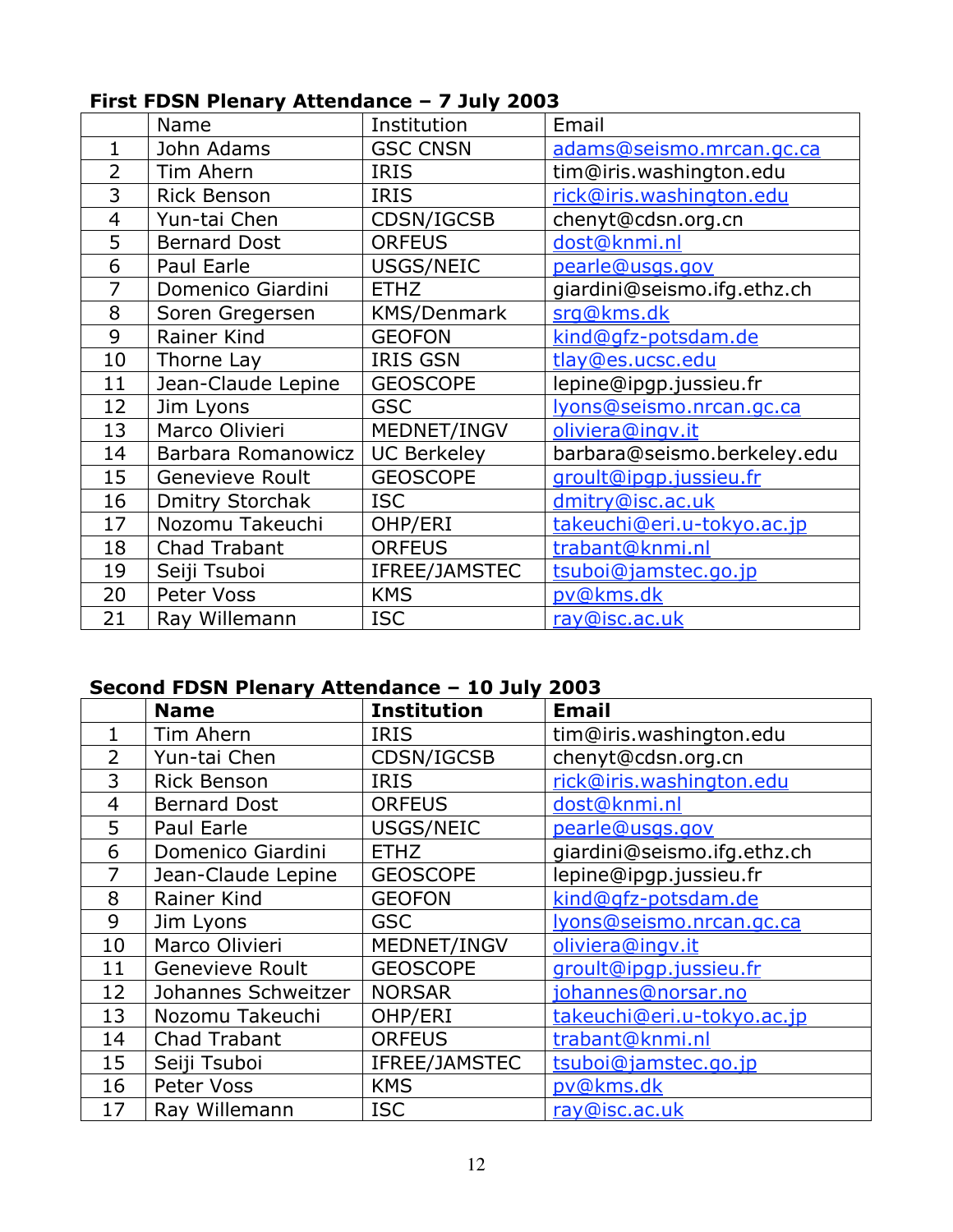#### **2003 TERMS OF REFERENCE**

#### **Federation of Digital Broad-Band Seismograph Networks**

The International Seismological Community recognizes the new opportunities within its field for improved understanding of the internal structure and dynamical properties of the Earth provided by seismograph network technology.

It also recognizes that rapid access to seismic data networks of modern broad-band digital instruments wherever they might be is now possible.

The developments include greatly improved broad-band seismographic systems that capture the entire seismic wave field with high fidelity, efficient and economical data communications and storage and widely available, powerful computing facilities.

The federation is open to all programs committed to the deployment of broad-band seismographs and willing to contribute to the establishment of an optimum global system with open and timely data exchange.

#### I. Goals

In view of the above and to take advantage of existing and developing global and regional networks the "Federation of Digital Broad-Band Seismograph Networks (FDSN)" provides a forum for:

developing common minimum standards in seismographs (e.g. bandwidth) and recording characteristics (e.g. resolution and dynamic range);

developing standards for quality control and procedures for archiving and exchange of data among component networks;

coordinating the siting of stations in locations that will provide optimum coverage.

#### II. Institutional Frame

The Federation is an independent international association and has commission status within the International Association for Seismology and Physics of the Earth's Interior (IASPEI).